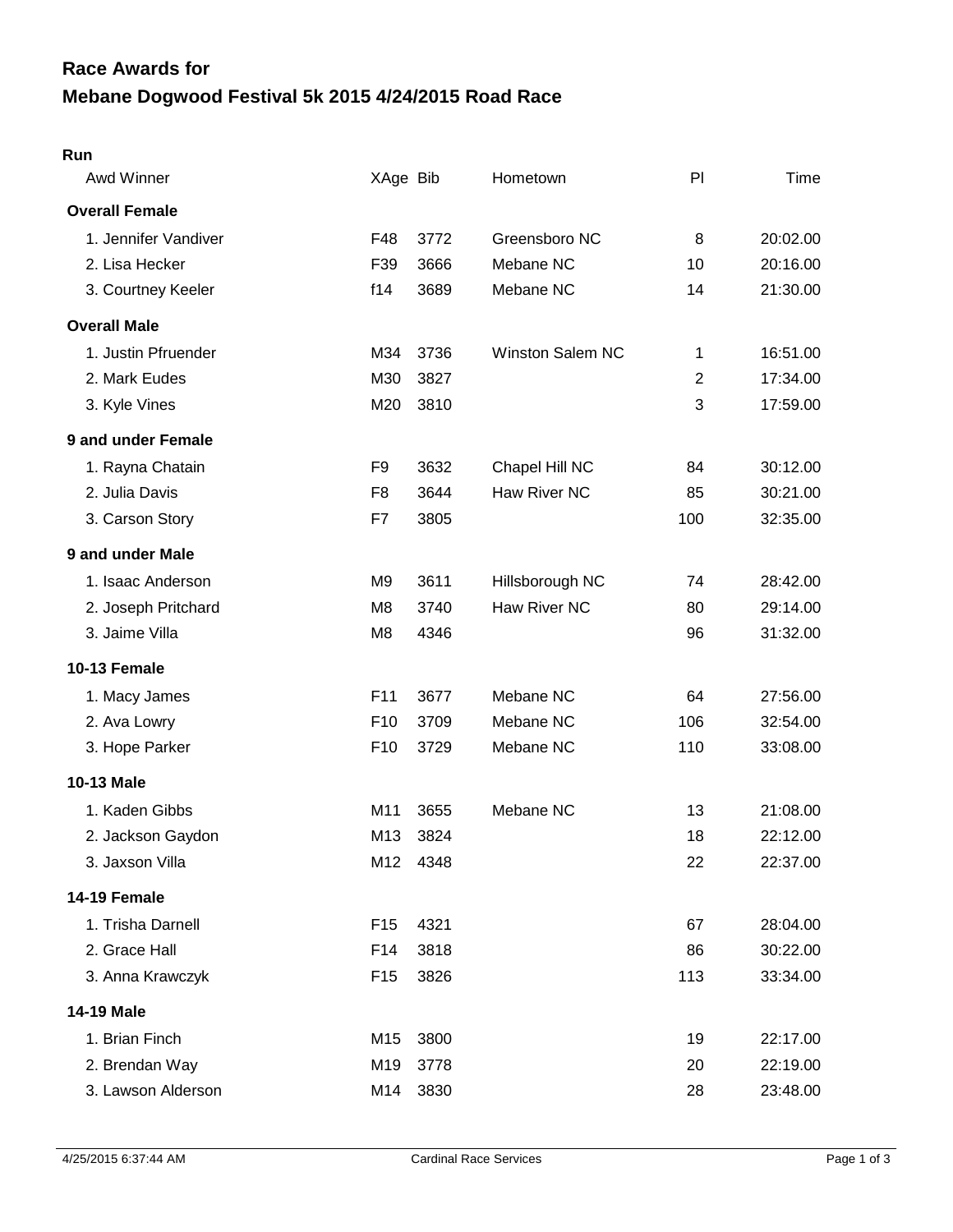## **20-29 Female**

| 1. Jordan Rolph     | F <sub>22</sub> | 3748 | <b>BURLINGTON NC</b>    | 38  | 24:53.00 |
|---------------------|-----------------|------|-------------------------|-----|----------|
| 2. Hilaire Halsch   | F <sub>22</sub> | 3663 | Greensboro NC           | 39  | 24:55.00 |
| 3. Abbie Cooper     | F <sub>21</sub> | 3635 | Mebane NC               | 76  | 28:52.00 |
| <b>20-29 Male</b>   |                 |      |                         |     |          |
| 1. Nathan Wade      | M28             | 3776 | <b>Winston Salem NC</b> | 5   | 19:34.00 |
| 2. Ben Saconn       | M22             | 3755 | <b>BURLINGTON NC</b>    | 51  | 26:17.00 |
| 3. CJ Uthe          | M24             | 3771 | <b>RALEIGH NC</b>       | 75  | 28:51.00 |
| <b>30-39 Female</b> |                 |      |                         |     |          |
| 1. Amanda Pherson   | F35             | 3737 | Mebane NC               | 34  | 24:28.00 |
| 2. Jillian Hicks    | F33             | 3670 | Mebane NC               | 37  | 24:44.00 |
| 3. Heather Moore    | F37             | 3802 |                         | 45  | 25:36.00 |
| 30-39 Male          |                 |      |                         |     |          |
| 1. Jacob Kelly      | M34             | 3690 | <b>DURHAM NC</b>        | 4   | 19:29.00 |
| 2. Dave Barrett     | M33             | 3794 |                         | 7   | 19:53.00 |
| 3. Brad Hicks       | M33             | 3669 | Mebane NC               | 15  | 21:33.00 |
| 40-49 Female        |                 |      |                         |     |          |
| 1. Denise Snyder    | F44             | 3790 |                         | 35  | 24:30.00 |
| 2. Tina Young       | F48             | 3784 | <b>BURLINGTON NC</b>    | 40  | 24:58.00 |
| 3. Maribel Shoffner | F40             | 3803 | <b>Burlington NC</b>    | 43  | 25:19.00 |
| 40-49 Male          |                 |      |                         |     |          |
| 1. Brad Hecker      | M43             | 3665 | Mebane NC               | 6   | 19:39.00 |
| 2. Duncan Murrell   | M46             | 3725 | Pittsboro NC            | 11  | 20:54.00 |
| 3. Raymond Hillen   | M47             | 3671 | Mebane NC               | 16  | 21:57.00 |
| <b>50-59 Female</b> |                 |      |                         |     |          |
| 1. Lynda Amey       | F52             | 3610 |                         | 109 | 33:00.00 |
| 2. Phyllis Logan    | F <sub>52</sub> | 3706 | <b>Reading PA</b>       | 162 | 39:49.00 |
| 3. Cecelia Johnston | F <sub>55</sub> | 3684 |                         | 172 | 42:48.00 |
| 50-59 Male          |                 |      |                         |     |          |
| 1. Rory Murtagh     | M51             | 3834 | Chapel Hill NC          | 9   | 20:09.00 |
| 2. Bill Gibbs       | M55             | 3654 | <b>Winston Salem NC</b> | 12  | 21:04.00 |
| 3. Roch Will        | M58             | 3793 |                         | 23  | 22:40.00 |
| 60-69 Female        |                 |      |                         |     |          |
| 1. Joan Boone       | F62             | 3619 | <b>Efland NC</b>        | 91  | 30:42.00 |
| 2. LeAnn Russell    | F60             | 3753 | Mebane NC               | 134 | 35:35.00 |
| 3. Katherine Landes | F61             | 3701 | <b>BURLINGTON NC</b>    | 173 | 43:07.00 |